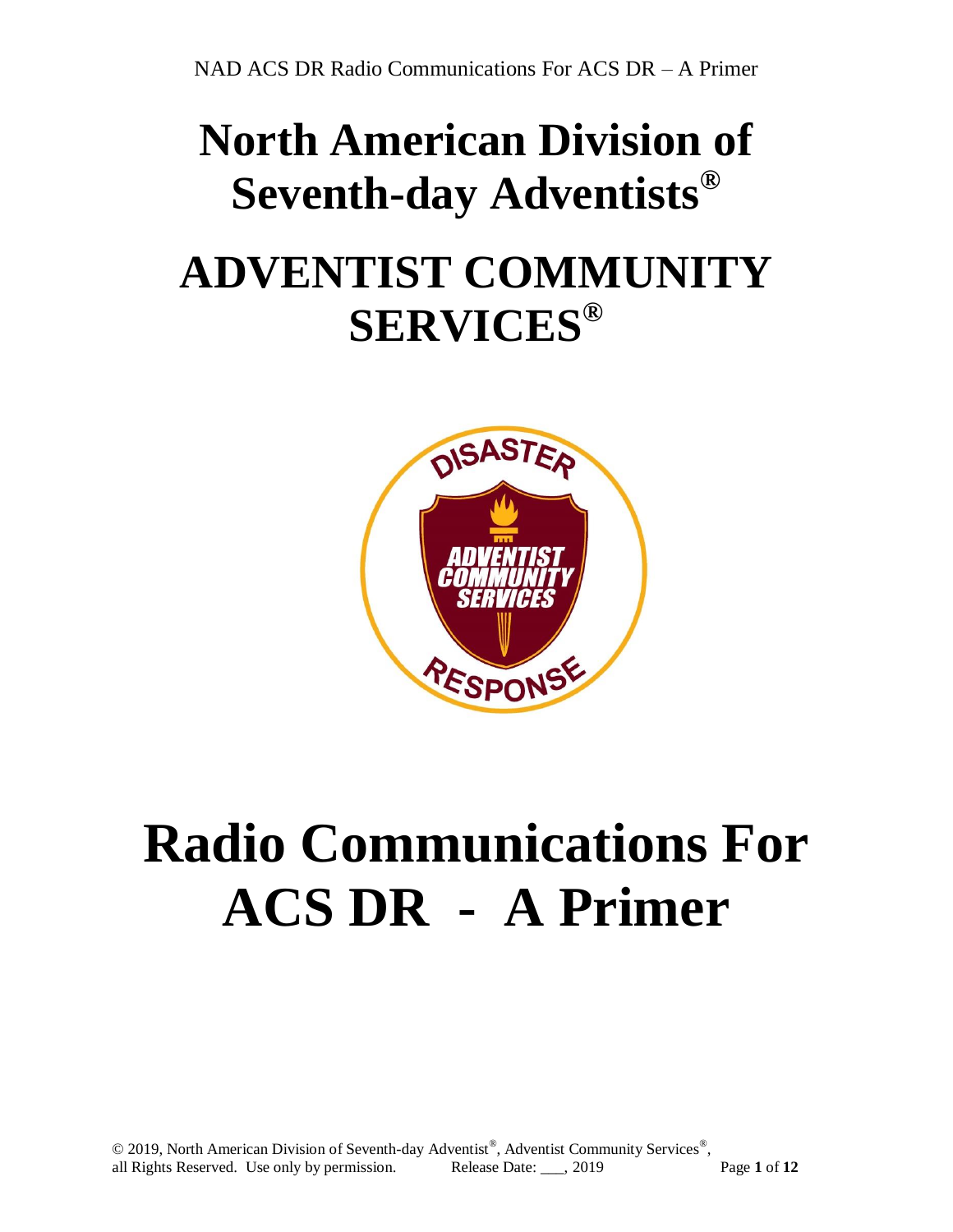### **TABLE OF CONTENTS**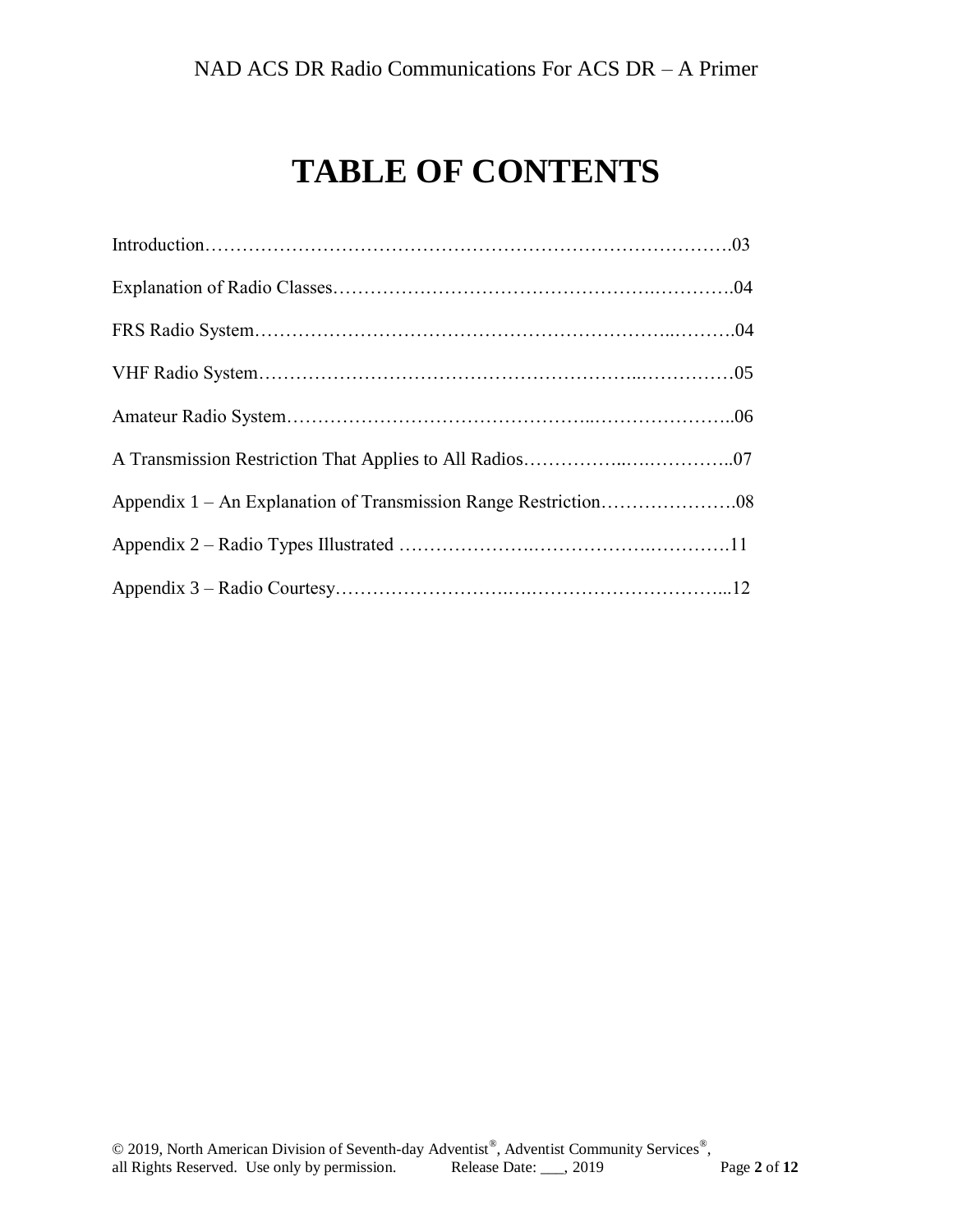### **INTRODUCTION**

ACS DR teams have been called upon to manage a variety of Donations Management situations, from assisting with Points of Distribution (PODS) to Community Collections Centers to Multi-Agency Warehouses, and Emergency Distribution Centers.

When the operation is quite small, communication among team leaders may be easily done by just walking over to the other person and having a face-to-face conversation. However, when the operation is larger, using radios may be more effective.

This course is intended to be a basic introduction to several radio classes/services. It is by no means intended to be thorough for any of the radio classes discussed. There is much more that can be learned about each radio class through further study. The intent here is to provide some basic information, so team leaders will be able to more effectively choose the most appropriate radio class/service for their situation, or at least, be more familiar with a radio system currently being used in an ACS DR operation they join.

The three radio classes/services introduced in this course are:

FRS (Family Radio Service)

VHF (Very High Frequency) Radio Service

Amateur Radio (A.K.A. Ham Radio) Service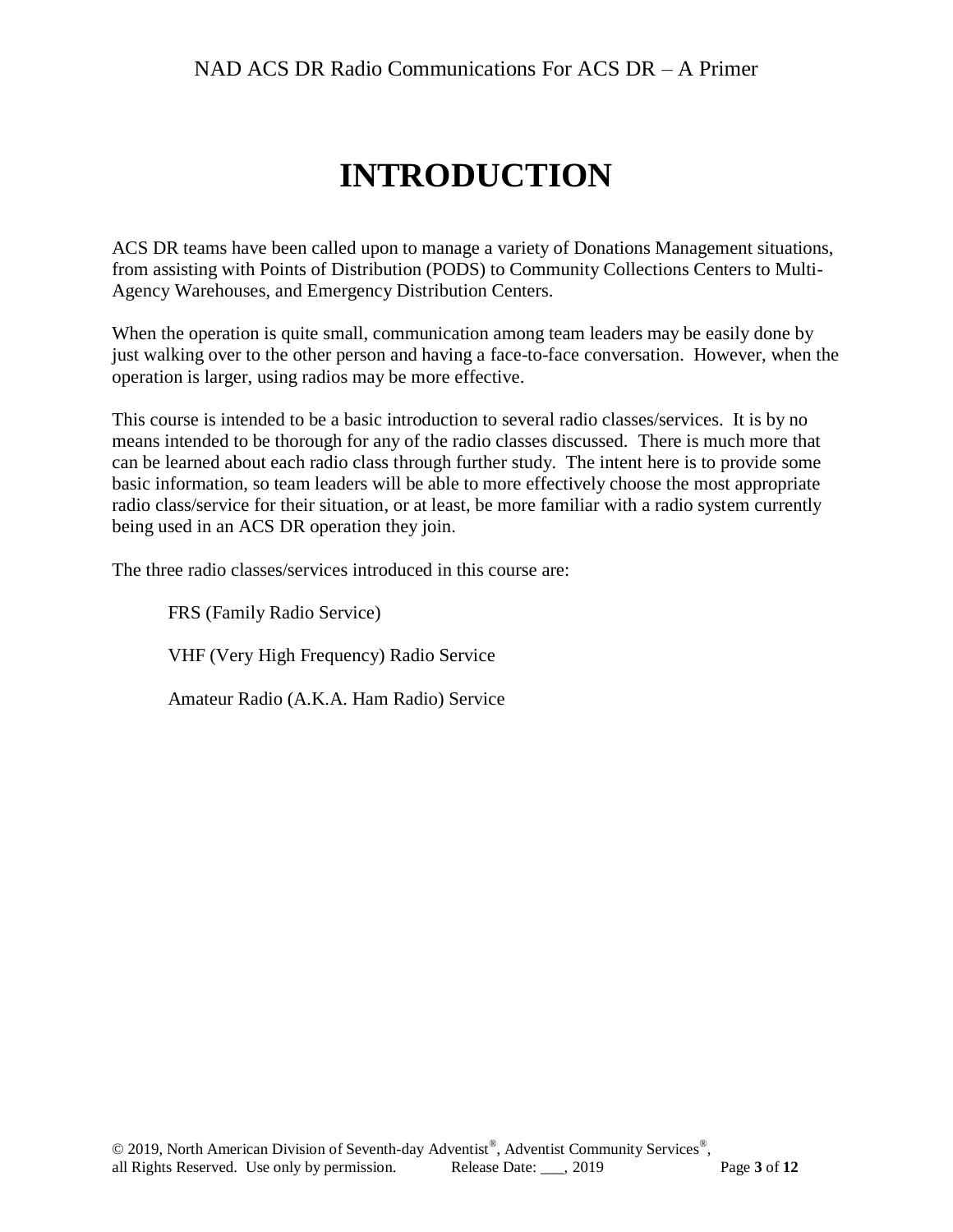### **EXPLANATION OF RADIO CLASSES**

#### **Family Radio Service**

The Family Radio Service (FRS) replaced the old Citizen's Band (CB) radio service. There are many more restrictions regarding equipment design compared to the old CB service.

These radios are commonly called "walkie-talkies". That name is not fully correct, since any radio that is handheld is considered a "walkie-talkie", or "portable".

The physical FRS radios that are typically available from many stores actually include two radio systems. The primary system is the FRS frequencies. The secondary system is called GMRS (General Mobile Radio Service). Technically, the GMRS radio service requires the operator to have a license from the United States (U. S.) Federal Communications Commission (FCC). The "small print" in the instructions for these radios usually contains a statement about the user obtaining the appropriate FCC license in order to legally use the GMRS frequencies included in the radio. It is rare that any user actually reads these instructions and applies for such a license. Obtaining such a license is somewhat complicated, and expensive.

The table below indicates which channels in these radios are designated for which service.

| <b>Channel</b> | Type        | <b>Frequency</b> |
|----------------|-------------|------------------|
| 1              | FRS / GMRS  | 462.5625         |
| $\overline{2}$ | FRS / GMRS  | 462.5875         |
| $\overline{3}$ | FRS / GMRS  | 462.6125         |
| 4              | FRS / GMRS  | 462.6375         |
| $\frac{5}{6}$  | FRS / GMRS  | 462.6625         |
|                | FRS / GMRS  | 462.6875         |
| $\overline{7}$ | FRS / GMRS  | 462.7125         |
| 8              | <b>FRS</b>  | 467.5625         |
| 9              | <b>FRS</b>  | 467.5875         |
| 10             | <b>FRS</b>  | 467.6125         |
| 11             | <b>FRS</b>  | 467.6375         |
| 12             | <b>FRS</b>  | 467.6625         |
| 13             | <b>FRS</b>  | 467.6875         |
| 14             | <b>FRS</b>  | 467.7125         |
| 15             | <b>GMRS</b> | 462.5500         |
| 16             | <b>GMRS</b> | 462.5750         |
| 17             | <b>GMRS</b> | 462.6000         |
| 18             | <b>GMRS</b> | 462.6250         |
| 19             | <b>GMRS</b> | 462.6500         |
| 20             | <b>GMRS</b> | 462.6750         |
| 21             | <b>GMRS</b> | 462.7000         |
| 22             | <b>GMRS</b> | 462.7250         |

#### **FRS and GMRS Frequencies prior to 2017 Part 95 Reform**

© 2019, North American Division of Seventh-day Adventist®, Adventist Community Services®, all Rights Reserved. Use only by permission. Release Date: \_\_\_, 2019 Page **4** of **12**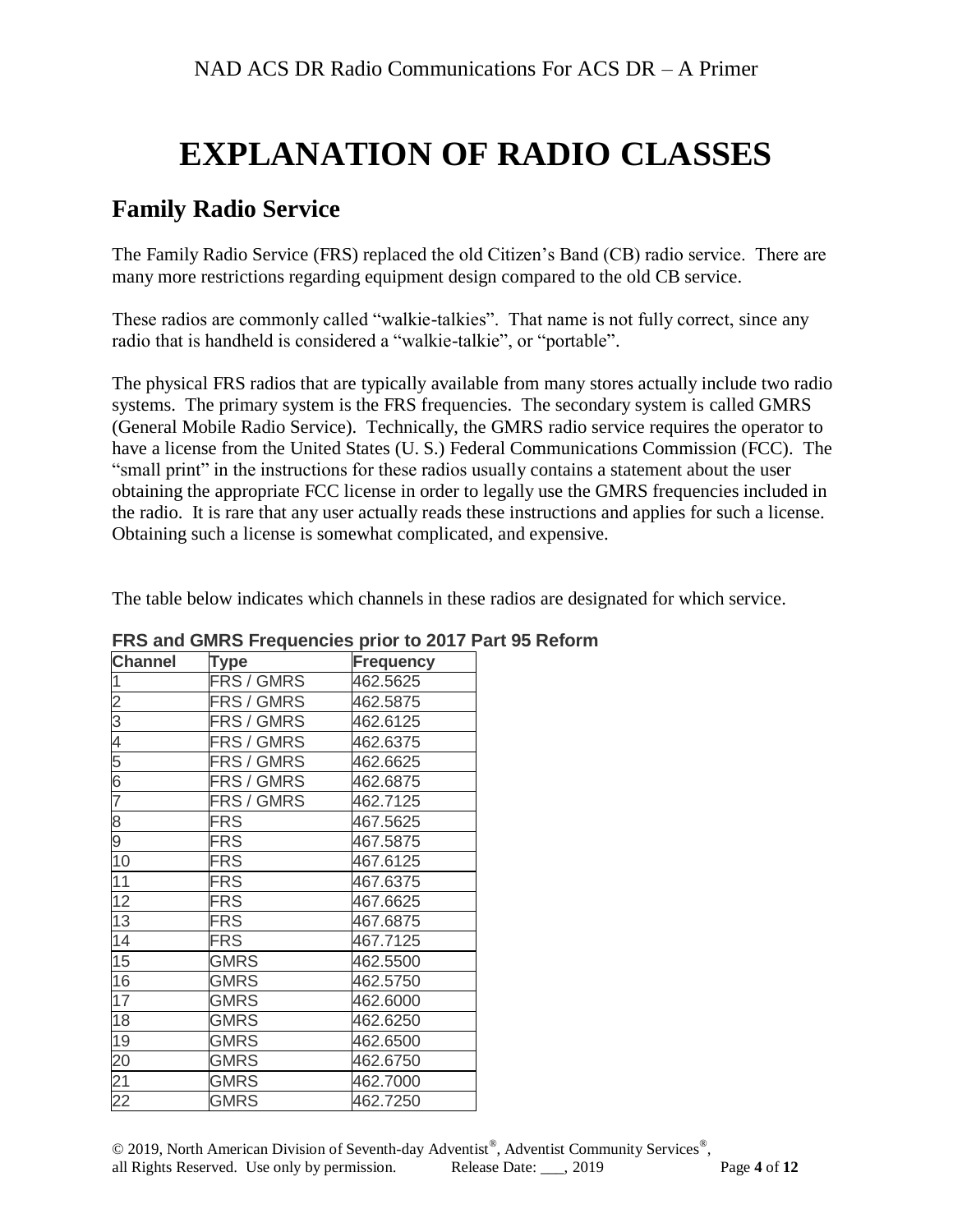Notice that some channels (frequencies) are listed as available for both FRS and GMRS, others are only FRS, and still others are only for GMRS.

You can gather from the channels listed that all these radios come with the above 22 channels. Unless all the operators have a GMRS license, it is best to not use channels  $15 - 22$ . In most cases, no one would be monitoring to see if the users announce their license call sign when using channels  $15 - 22$ . In some regions of the U.S., there are radio enthusiasts that do monitor these channels and may report the user to the FCC.

It must be noted that these radios have very low transmission power. This means their effective communication range is very limited; less than ½ mile is common, more than that may become questionable. On rare occasions, communication may occur over a mile or slightly more, depending on the terrain and building structure.

#### Mis-guiding information about FRS Radios

Marketing folks like to "sell" the customer what they consider as "features" of their product. In the case of the FRS radios, you will hear, or read, about what is called a "private line", or PL. The first thing to understand about using any radio: there is no such thing as a "private line". Not only can others within your group often hear what you say, so might the neighbors across the street, certainly within the range of the transmission.

The FRS radio has a feature that allows the operator to set a code on a channel to only receive a signal from another radio when both radios have the same special code set. The advantage of this is that those radios set to the chosen channel, will only receive a signal (a call) from a radio with the matching code. This avoids each person in that code group from hearing all the "chatter" from other radios using that same channel. If other radios have a different code set for the same channel, they will only hear calls from radios using their matching code. Also, any radio that has no code (code 0) set for that channel, still hears all the calls on that channel. Thus, there is great opportunity for plenty of radio "collision" on that channel.

The best way to control the messages (a.k.a. radio traffic) on a given channel is to assign channels for specific purposes: one channel for safety, another for parking lot traffic control, one for receiving, another for floor management, and perhaps one for facility management (custodial and maintenance). The center management staff may want to set their radio in the "scan" mode, so they can hear all the channels, in a "rotating" fashion.

#### **VHF (VERY HIGH FREQUENCY) RADIO SERVICE**

This just indicates the frequency band used by this class of radio. The more common name for this radio class is "business band"; that is, the band or part of the radio spectrum used by many businesses.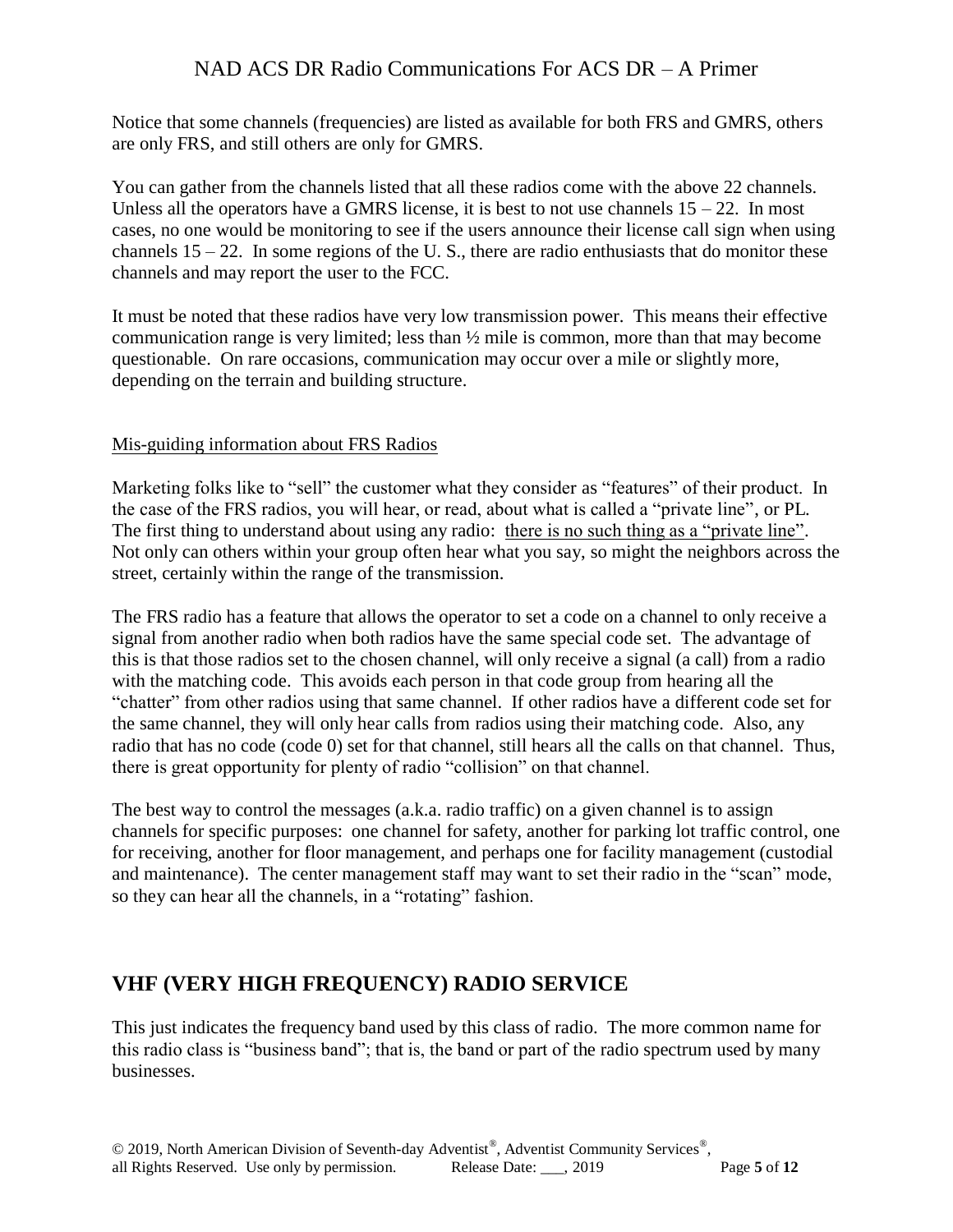These radios are considerably more expensive, and use different frequencies than the FRS, or other, radio services. Depending on the frequencies and transmission power of the radio, a federal license may be required.

A few of our conferences have some of these radios. In one or two cases, that is because their leadership was very perceptive and budgeted for the purchase of such equipment. In other cases, it was by a special corporate donation following a very large disaster.

In one case, the hosting state government loaned several radios to the ACS DR warehouse operation. In that case, the government was responsible for any license requirements. Since it is very unlikely our volunteers will have access to these radios, other communication options (a.k.a. FRS) should be considered.

When equipped for non-license use, any radios will also have very low transmission power. Therefore, the communication range is limited similar to FRS radios.

#### **AMATEUR RADIO SERVICE**

This special class of radio, and the related license requirement. is very versatile. Depending on the design of the particular radio, this service can be used for short-range, point-to-point communication, similar to the FRS and VHF radios; or it may be designed for long-range communication.

The largest share of this radio service is used for short-to-medium distance communication, using portable (hand-held) or mobile equipment. This class of equipment is authorized to use significantly higher transmission power than the FRS and other unlicensed VHF services.

This increased power can be useful, but is often not required, to provide effective communication. Depending on the band, exact frequencies, and other methods being used, there is a special system, called repeaters, that provides a "networking" effect. This allows a radio with lower transmission power to communicate over much longer distances.

The convenience of using this repeater system is that a hand-held radio, which is by definition, completely portable, and having lower transmission power available, to communicate over many miles. This is one of the most common methods of communication using this class of equipment and license.

The repeater equipment used for this special networking system is usually permanently set up in the local community. Portable repeater equipment can also be set up following a disaster, so emergency communication can be quickly established.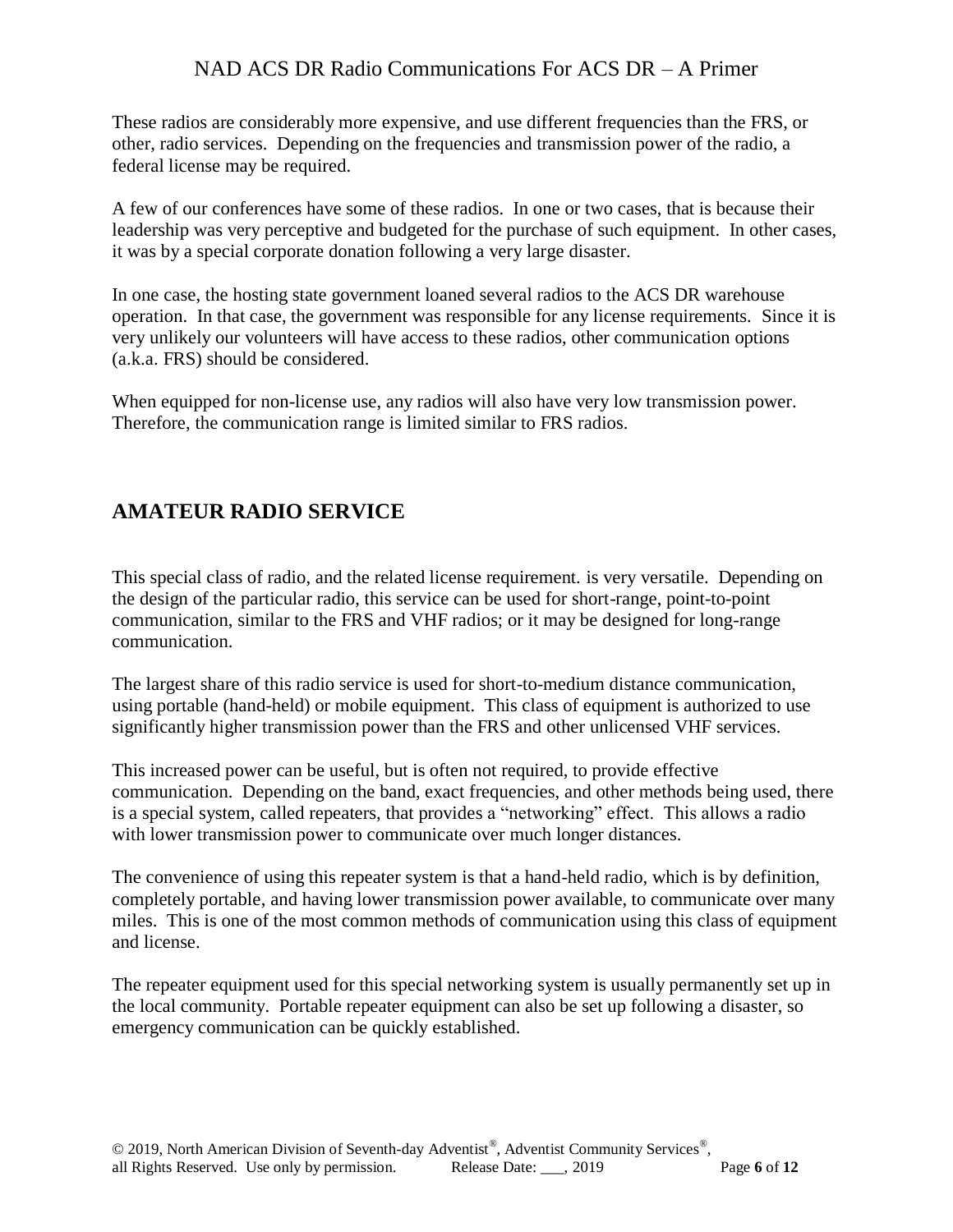The amateur radio system has been accepted by the U. S., and many other national governments, as the official emergency communication system, when commercial telephone service (landline and cell) systems are temporarily down, due to the disaster.

A number of ACS DR volunteers through the years have participated in providing such emergency communication. Seventh-day Adventist amateur radio operators have formed an international organization (http://www.aarai.org/), where they share experiences and capabilities.

In the past ten years or so, many U. S.-based ACS DR volunteers have studied and become licensed amateur radio operators. Everyone is encouraged to explore this radio service, so our larger communities can be better served following disasters.

As indicated above, this radio service does require a special federal license, issued by the applicant's federal government. This system is so well established that virtually all federal governments around the world have a licensing process for their residents.

### **A TRANSMISSION RESTRICTION THAT APPLIES TO ALL RADIOS**

All radio transmitters, whether of the types described above, or your commercial radio and TV transmitters, have one restriction in common. They have a limited transmission range. In the case of trying to establish two-way communication, as is the case with the above radio systems, the transmitters must be within range of the radio being called, or additional equipment, such as repeaters, must be used to extend the range.

Appendix 01 explains how this works.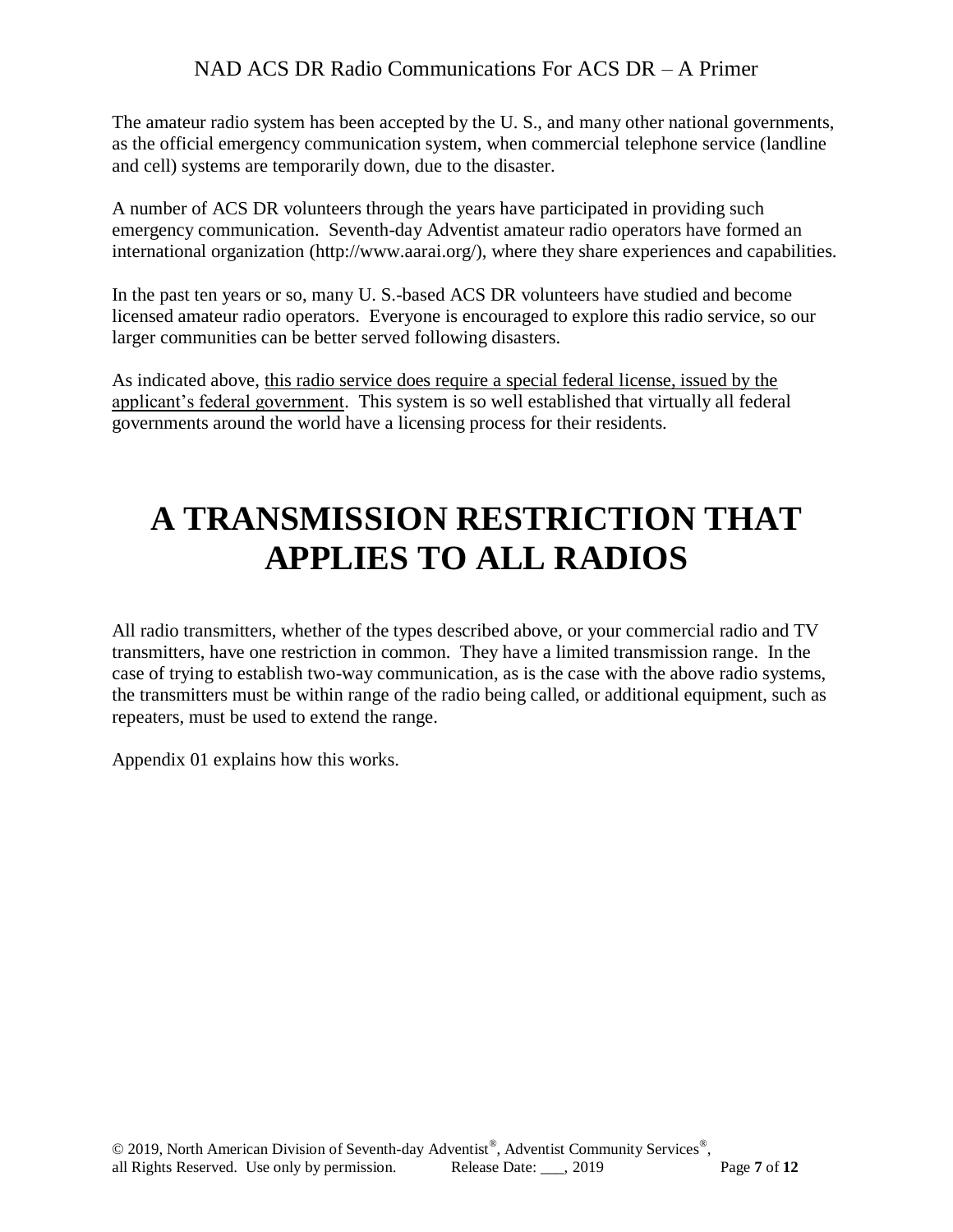### **APPENDIX 1**

#### **AN EXPLANATION OF TRANSMISSION RANGE RESTRICTION**

As indicated above, when two, or more, radios need to communicate with each other, they must be within the transmission range allowed by several factors, including the transmission power, the antenna system, the terrain, "PL" Codes, and many other factors.

The illustrations below are intended to help the reader understand why their attempted communication may not happen, or it may be interfered with by other radio transmissions. The illustrations will also suggest possible solutions. The following examples are based on all the radios being FRS radios, except where noted otherwise, and on the same channel (frequency).

Direct and "Repeated" Communication options

The circles represent radios and their respective transmission range.



The radios illustrated above are separated by a distance beyond which they can communicate directly with each other.



Since the radios illustrated above are now close enough to have their respective transmission ranges overlap, they can directly communicate with each other.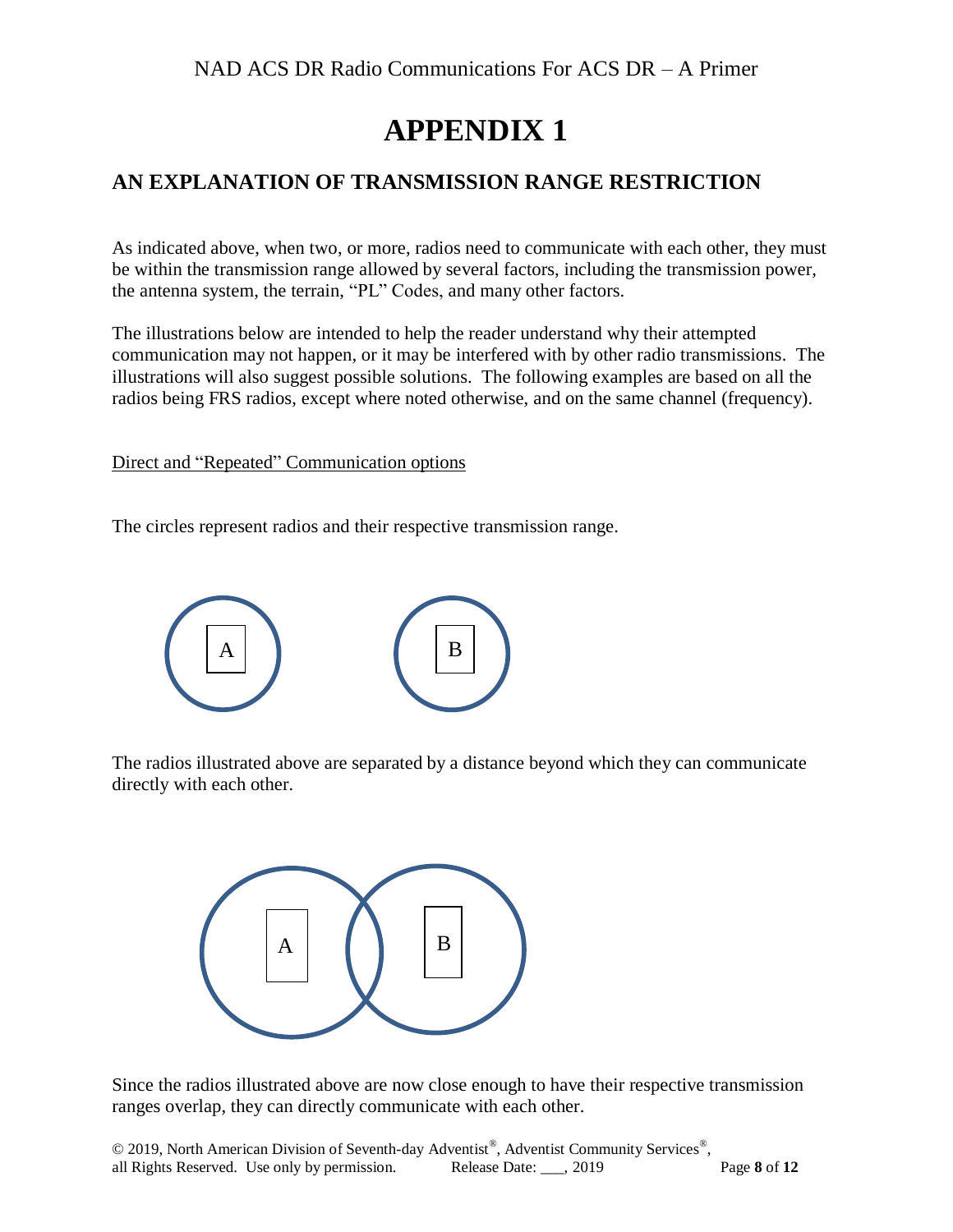

In the above illustration, The "R" radio is a repeater that could be available for certain bands (frequencies) of the amateur radio class. As suggested by the larger circle for the repeater, the repeater often has more transmission power, thus greater range, than the other radios.

Repeaters are not available for the FRS radio class. Any VHF radios used by ACS DR would likely not have access to a repeater system.

Radios used by law enforcement, EMS, fire departments, and other government agencies all use powerful repeater systems. They also operate in another band and spectrum of the overall radio system. It is highly unlikely that ACS DR would have access to such radios.

Using the "PL" (Private Line) Codes

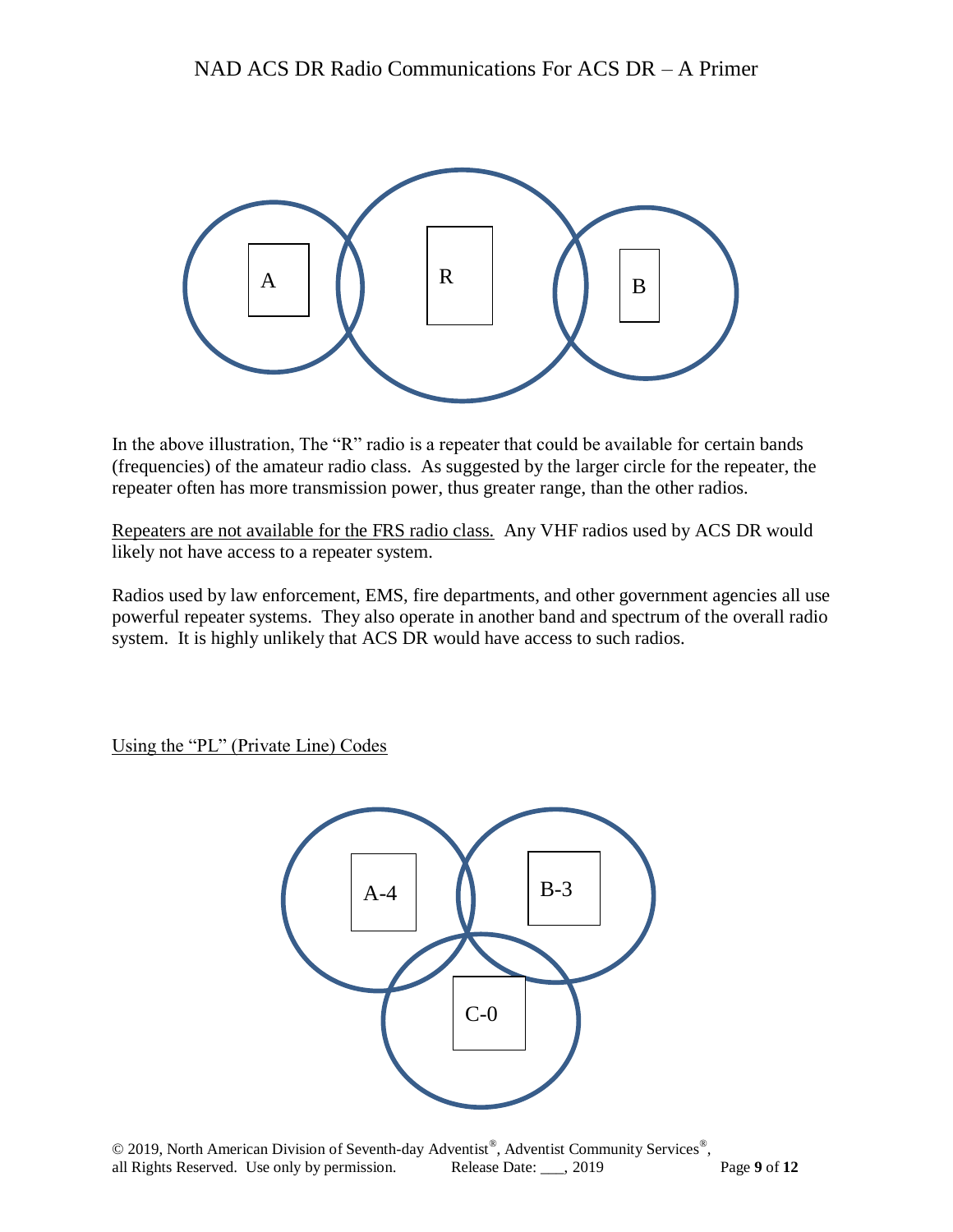In the illustration above, it would appear that all three radios could hear each other, since they are within each other's transmission range. However, this is not the case.

Radio "A" has its privacy code set to "4". Radio "B" has its code set to "3". Therefore, they will not be able to hear each other. Radio "C" has its code set to "0". This allows radio "C" to hear both radio "A" and radio "B", and any other radio within range. However, when radio "C" transmits, neither "A" nor "B" would hear the radio "C" transmission, because they have privacy codes set at other than "0".

As you see, using the "PL" codes can be troublesome.

Let's assume that radios "A" and "B" are using the same code, but not "0". They would hear each other's transmissions. They would not hear radio "C" transmissions. They think they are having a "private" conversation. However, radio "C", with its code set to "0", would be hearing the other radios. Further, any other radio with its PL Code set to match any of the other radios in the system will be able to listen to those transmissions. There is no such thing as a private conversation in the radio world. The only attempt to provide privacy is to encrypt the transmission. Encryption is used by various government agencies, but is not an option with the radios ACS DR would likely use.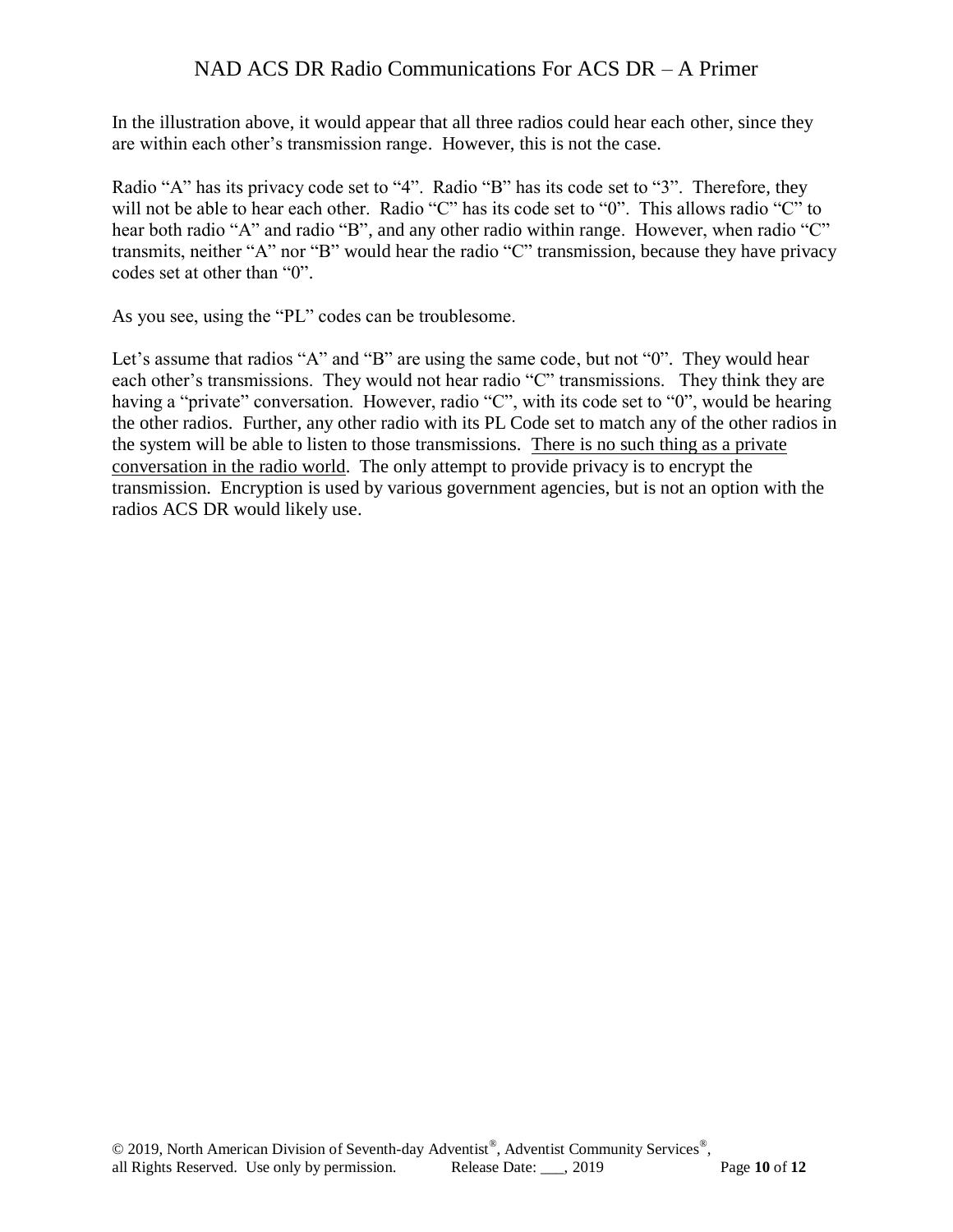## **APPENDIX 2 RADIO TYPES ILLUSTRATED**

The pictures below illustrate the three radio types discussed in this manual.